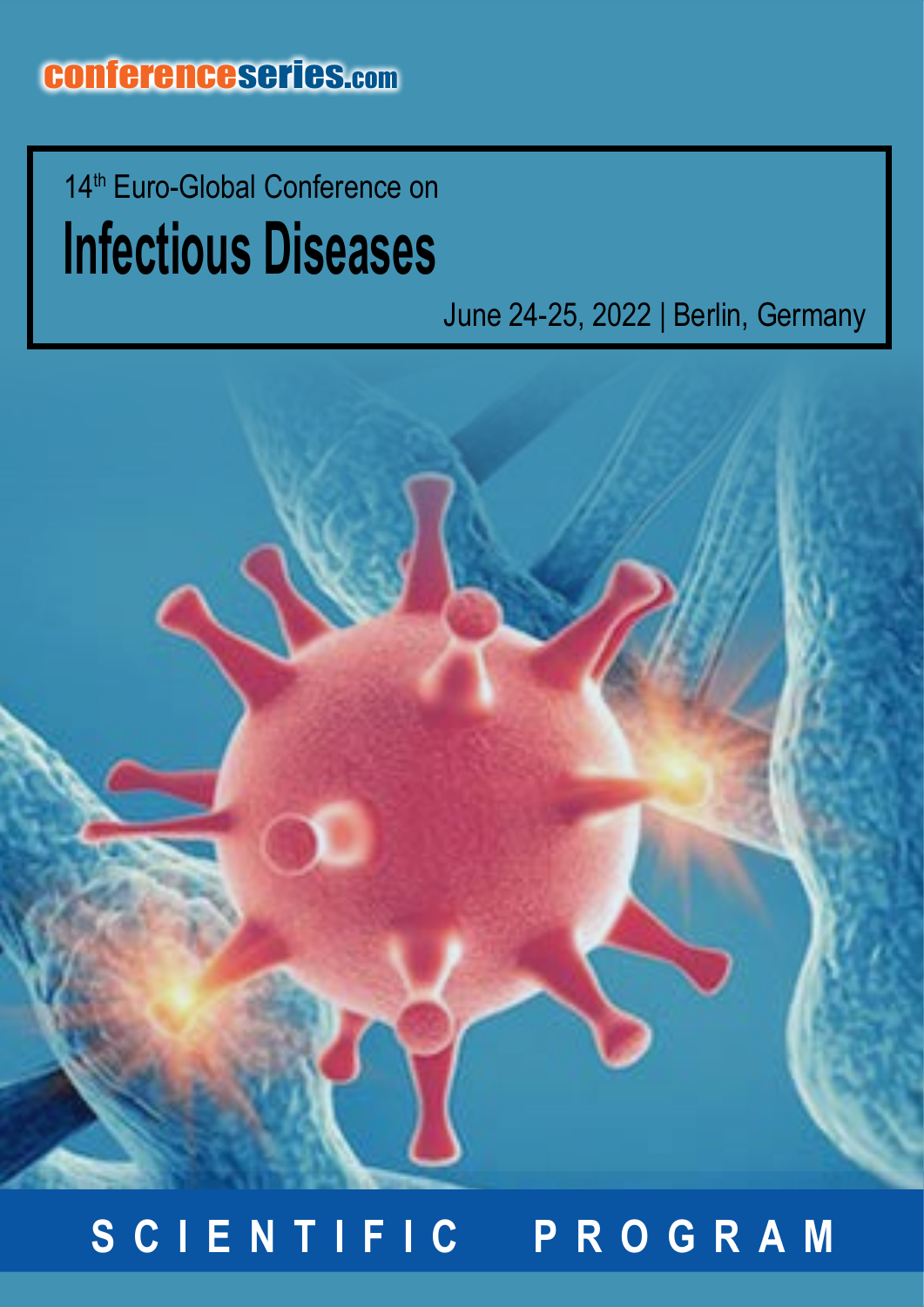

#### **13:15-14:00 LUNCH BREAK**

|  | <b>MEETING HALL 01</b>                 | <b>MEETING HALL 02</b>             |  |
|--|----------------------------------------|------------------------------------|--|
|  | 14:00-16:00 Talks On: Viral infections | <b>Talks On: Fungal infections</b> |  |
|  | Coronavirus                            | Coccidioidomycosis                 |  |
|  | Herpes simplex virus                   | Histoplasmosis                     |  |
|  | COVID-19                               | Candidiasis                        |  |
|  | Zika virus                             | Athlete's foot                     |  |

**16:00-16:20 COFFEE BREAK**

| <b>MEETING HALL 01 (16:20-17:00)</b> |  |
|--------------------------------------|--|
| Young Researchers in                 |  |
| Infectious Diseases                  |  |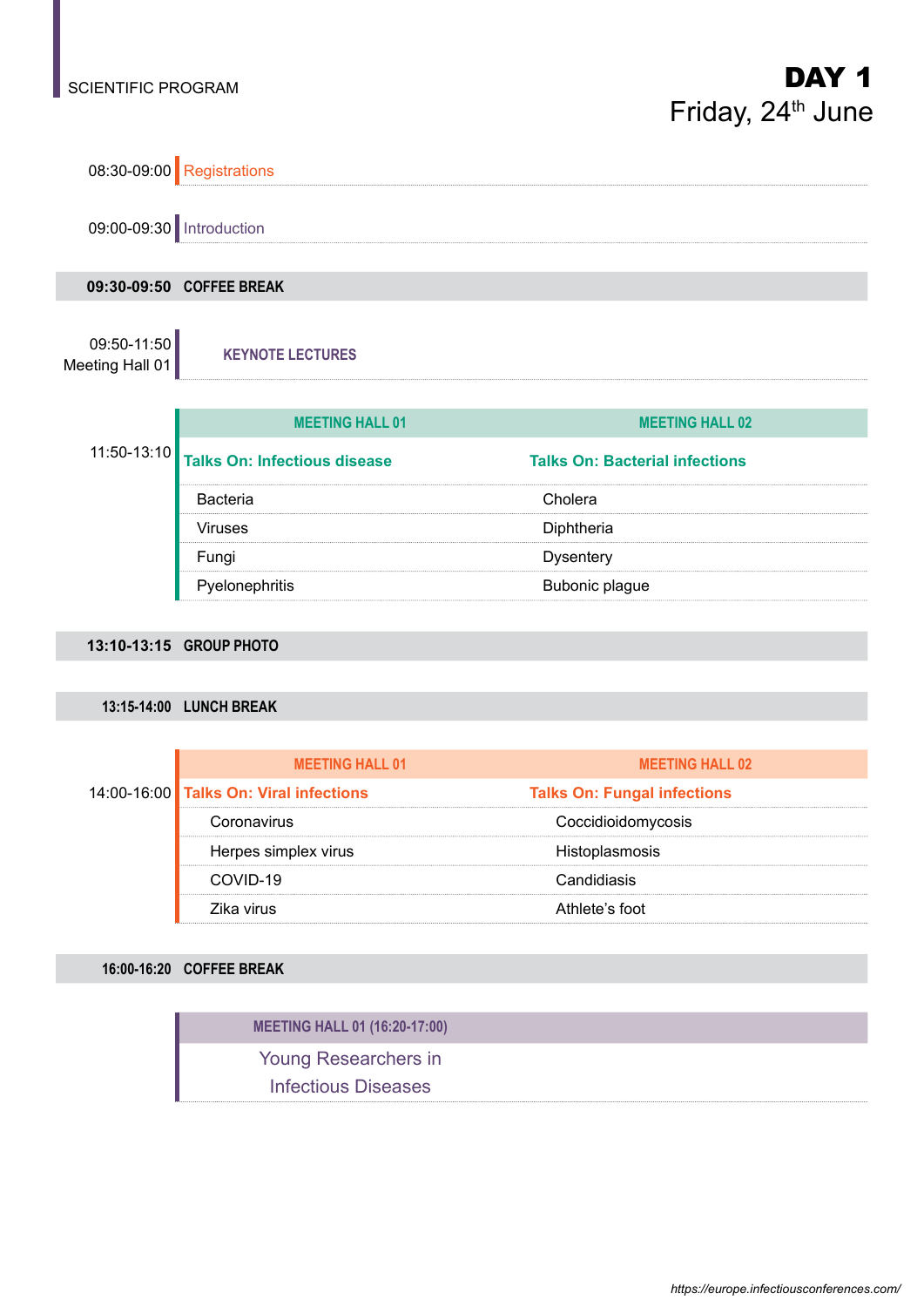

|  | <b>MEETING HALL 01</b>                          | <b>MEETING HALL 02</b>                       |
|--|-------------------------------------------------|----------------------------------------------|
|  | 10:50-12:50 Talks On: Dermatological Infections | <b>Talks On: Ophthalmological Infections</b> |
|  | <b>Bacterial skin infections</b>                | Conjunctivitis                               |
|  | Viral skin infections                           | Keratitis                                    |
|  | Fungal skin infections                          | <b>Blepharitis</b>                           |
|  | Parasitic skin infection                        | Acanthamoeba Keratitis                       |
|  |                                                 |                                              |

**12:50-13:35 LUNCH BREAK**

| <b>MEETING HALL 01</b>                        | <b>MEETING HALL 02</b>                   |
|-----------------------------------------------|------------------------------------------|
| 13:35-15:55 Talks On: Urinary Tract Infection | <b>Talks On: Neurological Infections</b> |
| Cvstitis                                      | Encephalitis                             |
| Urethritis                                    | Meningitis                               |

### **15:55-16:15 COFFEE BREAK**

**MEETING HALL 01 (16:15-17:00) MEETING HALL 01 (17:00-18:00)**

Poster Presentations **Workshop** 

### **Awards & Closing Ceremony**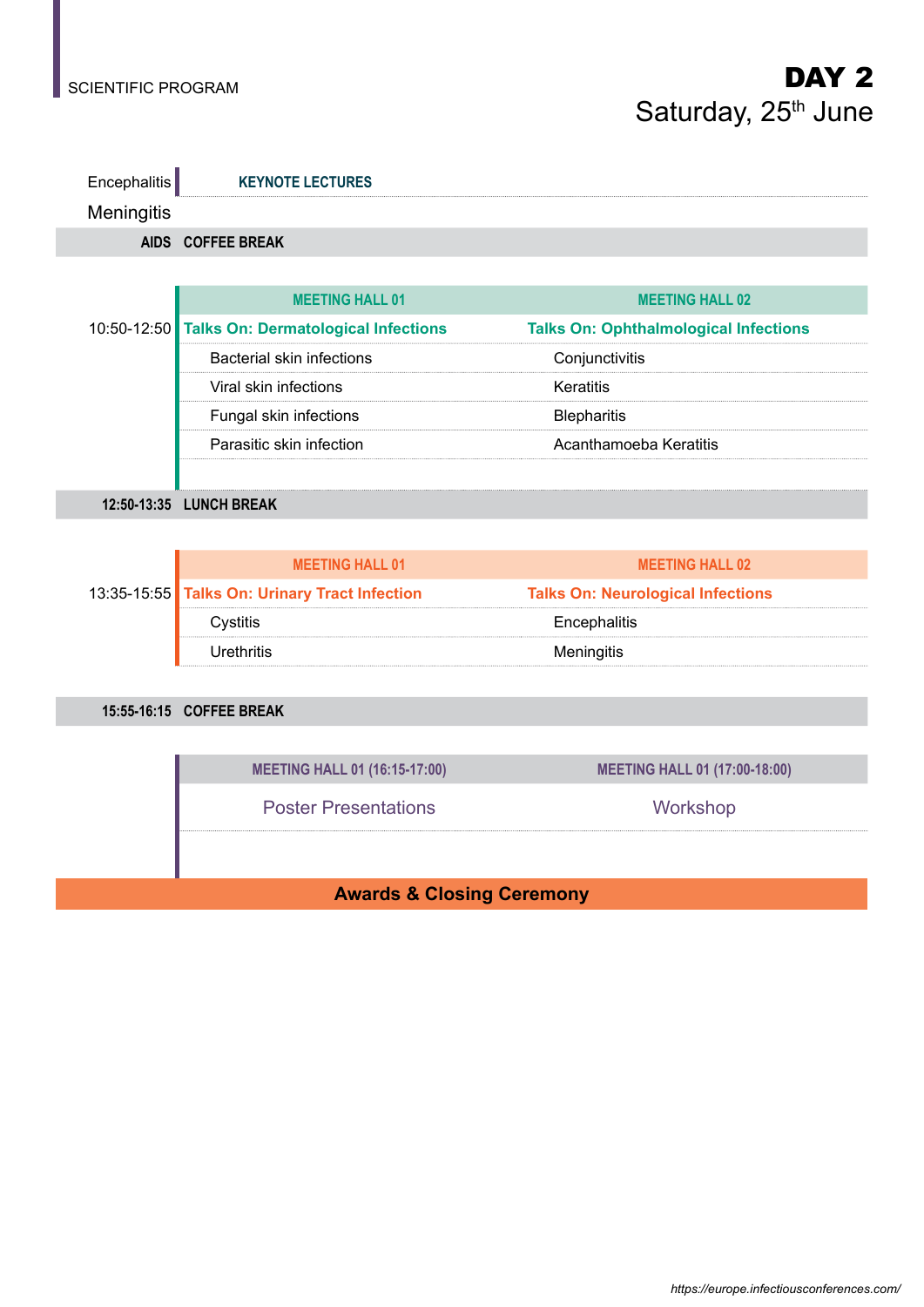# PAST AFFILIATES

Sanjay Gandhi, *Southmead Hospital, UK*

Vikas Leelavati Balasaheb Jadhav, *Dr.D.Y.Patil University, India*

Abdulrahman A. S. Alsayyari, *Qassim University, Saudi Arabia*

Masoud Hashemi, *Shahid Beheshti University of Medical Sciences, Iran*

Hissa Mohammed, *National center for Cancer Care and Research, Qatar*

Chih-Jen Hung, *Taichung Veterans General Hospital, Taiwan*

M. A. Alnafea *King Saud University, Saudi Arabia*

Monica Kansal, *Jaypee Hospital, India*

David Sipos, *University of Pecs Faculty of Health Sciences, Hungary*

Amjed Eljaili, *Ysbyty Gwynedd, UK*

Shahriari Mozhgan, *Tehran University, Iran*

Daniel L. Farkas, *University of Southern California, USA*

Claudia Paola Rivera-Uribe, *Nuevo León Autonomous University, Mexico* Ala khasawneh, *University of Pécs, Hungary*

Syed Muhammad Anwar, *University of Engineering and Technology, Pakistan*

Kunwarpal singh, *Sri Guru Ram Das Institute of Medical Sciences and Research, India*

Shajeem Shahudeen, *Vivid Diagnostic Centre, India*

Dongyeon Lee, *Yonsei University, South Korea*

M. A. Alnafea, *King Saud University, Saudi Arabia*

David Sipos, *University of Pecs Faculty of Health Sciences, Hungary*

Ala khasawneh *University of Pécs, Hungary*

Mustafa Sabil, *United Kingdom*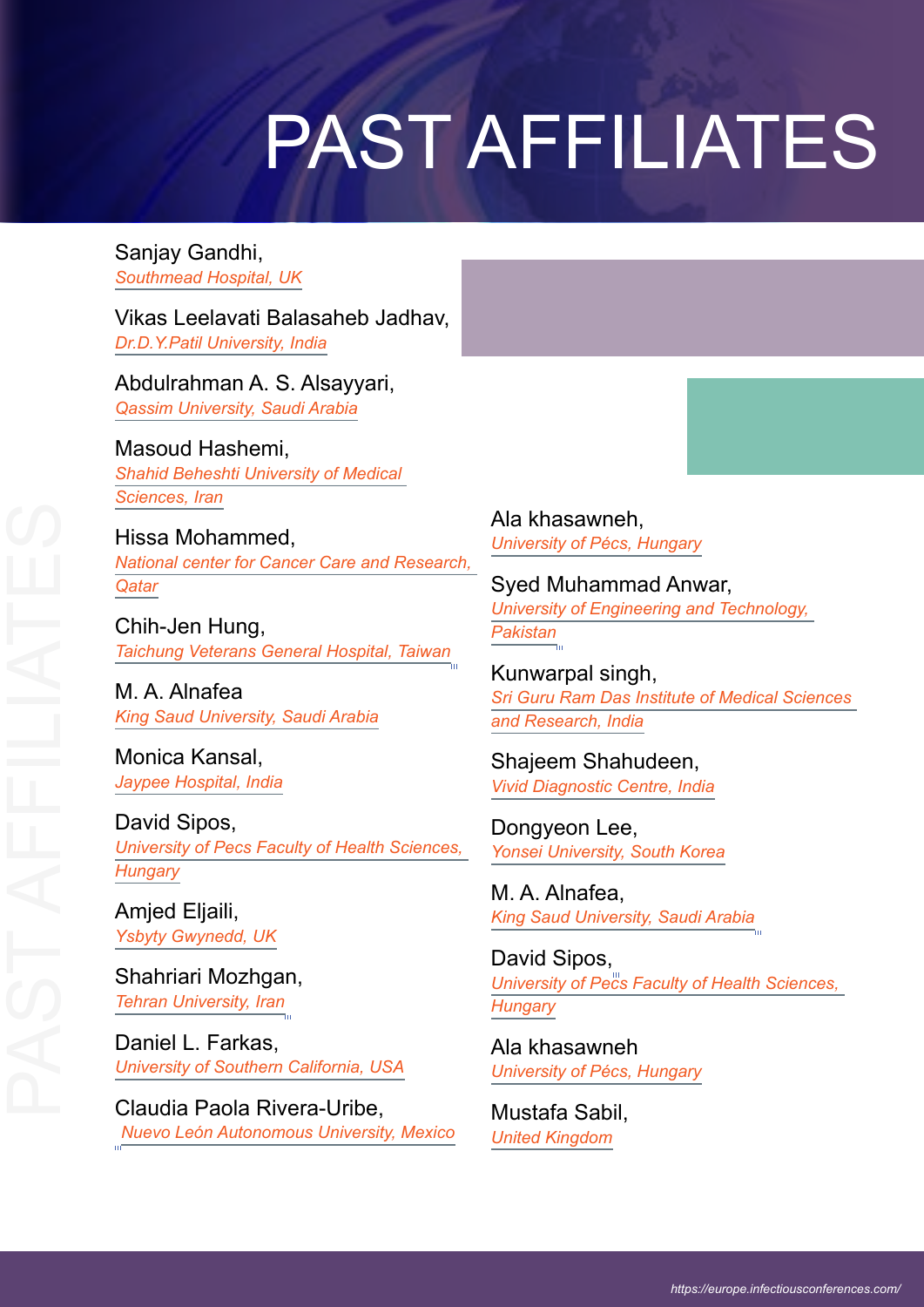# PAST AFFILIATES

Zang-Hee Cho, *Seoul National University, South Korea*

Bin Zheng, *University of Oklahoma, USA*

Michael L Goris, *Stanford University School of Medicine, USA*

Bital Savir-Baruch, *Loyola University Medical Center, USA*

Ilona Kowalik-Urbaniak, *Client Outlook Inc., Canada*

Monika Beresova, *University of Debrecen, Hungary*

Hang Joon Jo, *Mayo Clinic, USA*

Elaine Iuanow, *Cleveland Clinic Foundation, USA*

Barath Narayanan Narayanan, *University of Dayton, USA*

Jamal Zweit, *Virginia Commonwealth University, USA*

David A Gutman, *Emory University School of Medicine, USA*

Limin Yang, *University of Iowa, USA*

Tamara Feygin, *University of Pennsylvania, USA*

Hesham El Sheikh, *Benha University, Egypt*

Manohar Roda, *University of Mississippi, USA*

Daniel Pastore, *Sao Paulo University School of Medicine, Brazil*

Mafalda Gomes, *University of Porto, Portugal*

Nilda Espinola-Zavaleta, *National Institute of Cardiology Ignacio Chavez, Mexico*

Svjetlana Jefic, *University Clinical Centre of Repablic of Srpska, Bosnia and Herzegovina*

Aminur Rahman, *National Institute of Neurosciences and Hospital, Bangladesh*

Shivaram Poigai Arunachalam, *Mayo Clinic, USA*

Ken Miles *University College London, UK*

Tanya Moseley *University of Texas MD Anderson Cancer Centre, USA*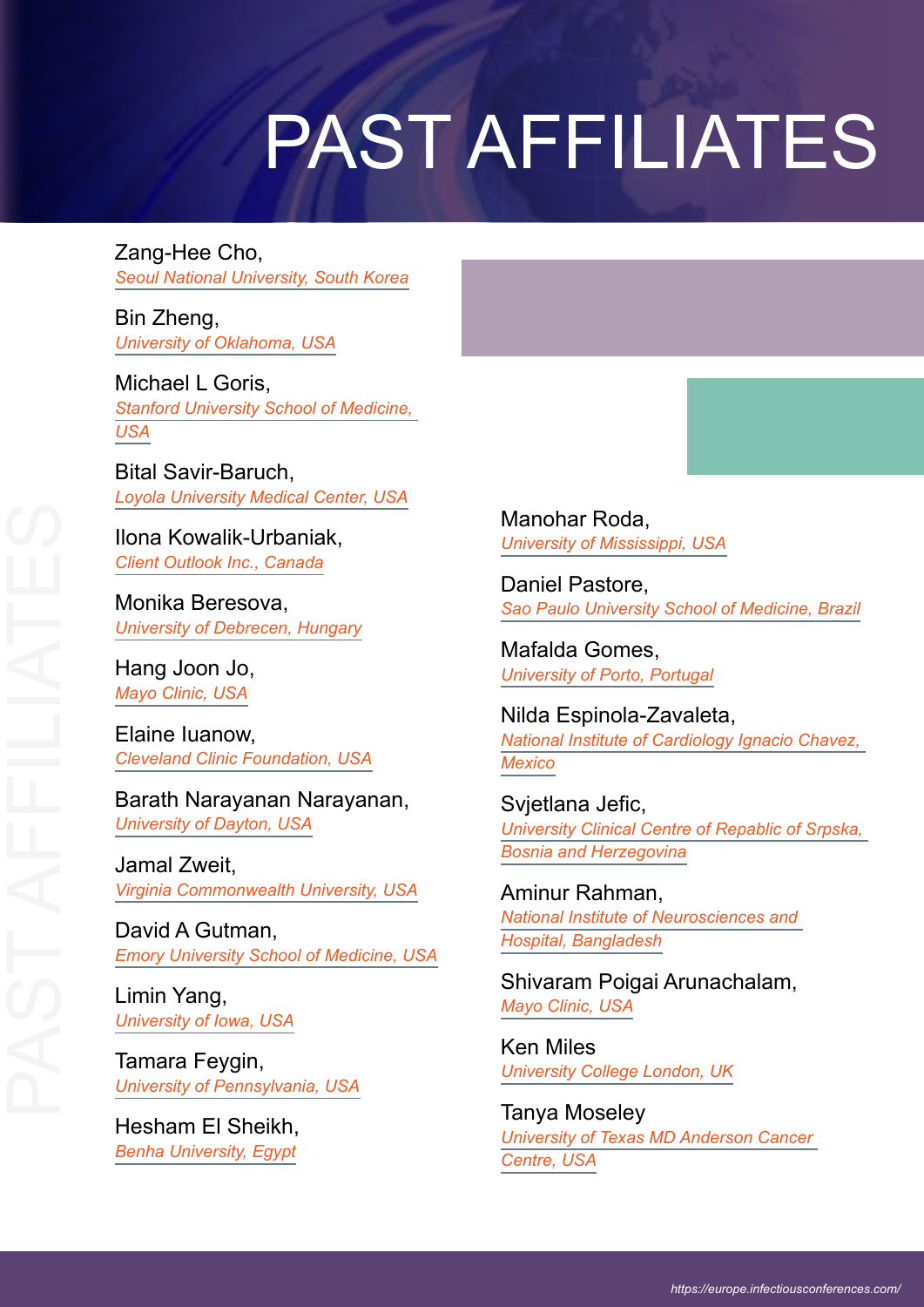## **Berlin** Attractions